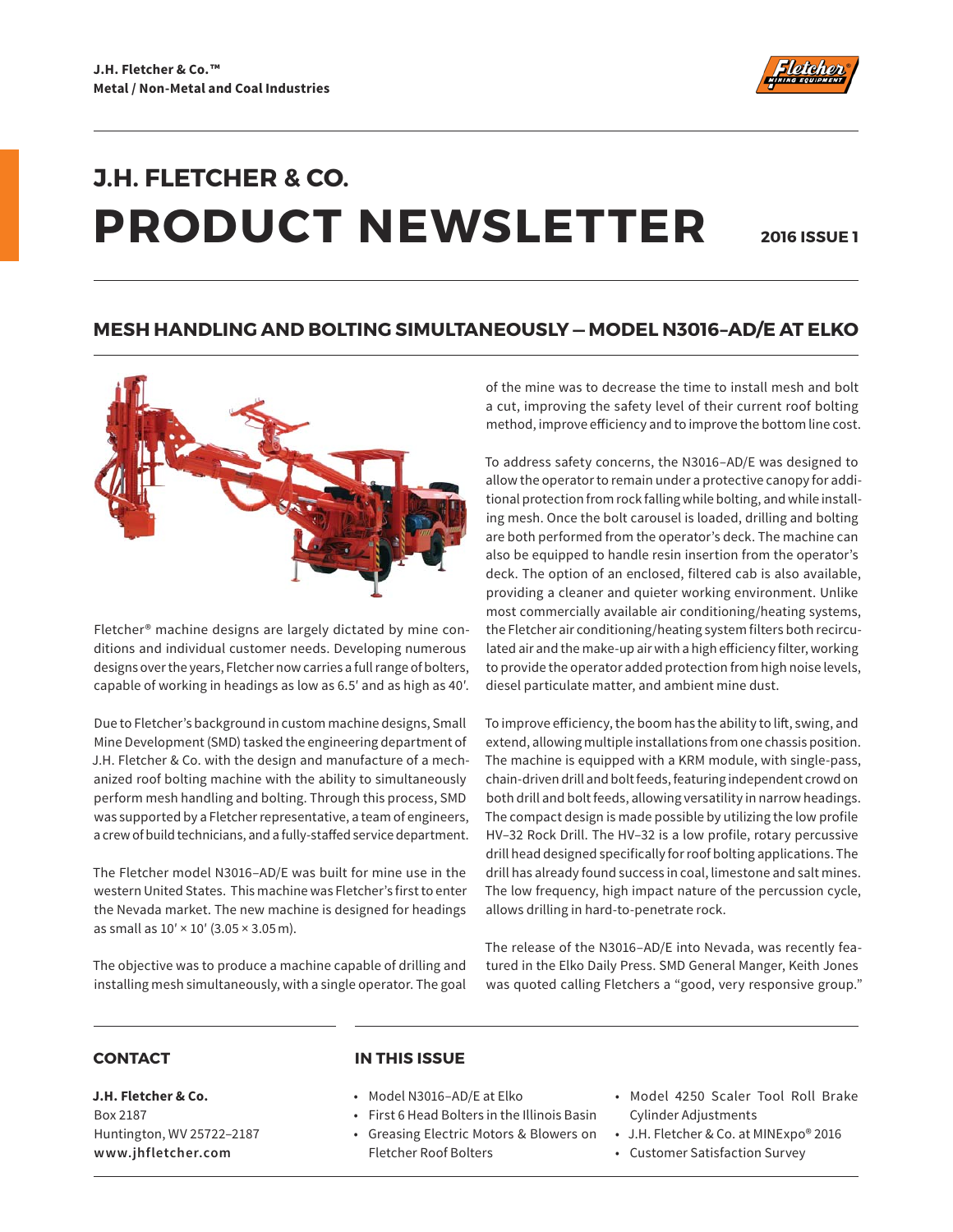# **FIRST SIX HEAD ROOF AND RIB BOLTERS UNDERGROUND IN ILLINOIS BASIN**

In underground mining, it is necessary to support the roof to prevent areas that have already been mined from collapsing. Since the 1950's the primary method for supporting the roof has been the installation of roof bolts. Roof bolting is one of the most basic and necessary functions in an underground mining operation. Founded in 1937, J.H. Fletcher & Co.'s product line has long reflected a great interest in the growth and expansion of roof control equipment since its introduction. Fletcher was a major player in the development of current methods used today.

Today, Fletcher machine designs are predominantly dictated by mine conditions and individual customer desires. This explains why when a Midwestern U.S. operation needed a custom piece of equipment, they consulted Fletcher. They tasked the engineering department of J.H. Fletcher & Co. to design and manufacture a new roof bolting machine with six independent drilling apparatus on board capable of drilling and bolting the mine roof and side walls (rib) simultaneously. The machine was also to be equipped with material handling.

This would be the first Fletcher six head machine to be designed and built for mine use in the United States, intended to work in the Illinois Basin. The mining method used at this particular mine is room and pillar with coal being extracted by way of a continuous miner, followed by a dual boom CHDDR style bolter which would install mesh and rib bolts. The entry width of their operation is 18′–20′ (5.49–6.1 m), with a mining height of 8′–14′ (2.44–4.27 m).

The objective was to produce a machine capable of drilling and installing six bolts simultaneously, with a limited number of operators. The goal of the mine was to decrease the time to bolt a cut, which in turn would improve the safety level of their current roof bolting method. They also hoped to improve efficiency and the bottom line cost of entry development. The customer wanted the



capability to install rib bolts, thus meeting the customer's request: a machine with four drillheads at the front of the machine for installing roof bolts and two separate drillheads dedicated to rib bolts.

This design allows fewer operators to drill and install roof and rib bolts, which in turn lowers the miners' exposure per cut. The machine was designed to reduce the operator's exposure to inherent pinch points and rotary hazards once the operator has engaged the latched drilling. Therefore, the machine will help to decrease the time to bolt a cut, improving productivity while enhancing the ability to operate the machine safely.

The final result is a machine with a single platform and six independent masts and drillheads; four masts strictly for drilling and installing roof bolts on the front of the platform and two masts on the back of the platform for rib bolts. The feed and rotation controls at each operator's station include a latch control for drilling. The rear of the machine is equipped with material handling. There are two material pods with winch controls as well as a mesh rack that includes mesh lift, mesh tilt and mesh sump.

# **GREASING OF ELECTRIC MOTORS AND BLOWERS ON FLETCHER ROOF BOLTERS**

The bearings in electric motors and also the bearings used in the blowers in the dust collection system operate at a relatively high temperature and therefore require the use of specialty high temperature greases. Fletcher uses *Shell Gadus S5 V100 #2* grease for both of these applications. In addition to requiring a specialty grease, both of these applications require a specific greasing routine. Because of this, Fletcher installs special button-head grease fittings on the lube points for electric motors and blowers to prevent inadvertent use of improper grease. The proper end fitting for a grease gun to use with the button head grease fitting is JHF# 123486.

Electric motors do not typically have shaft seals on the motor shaft. Therefore, when grease is pumped into the bearing cavity, if there is no place for the old grease to easily escape; then the grease will flow into the rotor area and could damage the motor.



The shaft end bearings of the blower are grease lubricated, above left. Location of blower grease fittings, above right.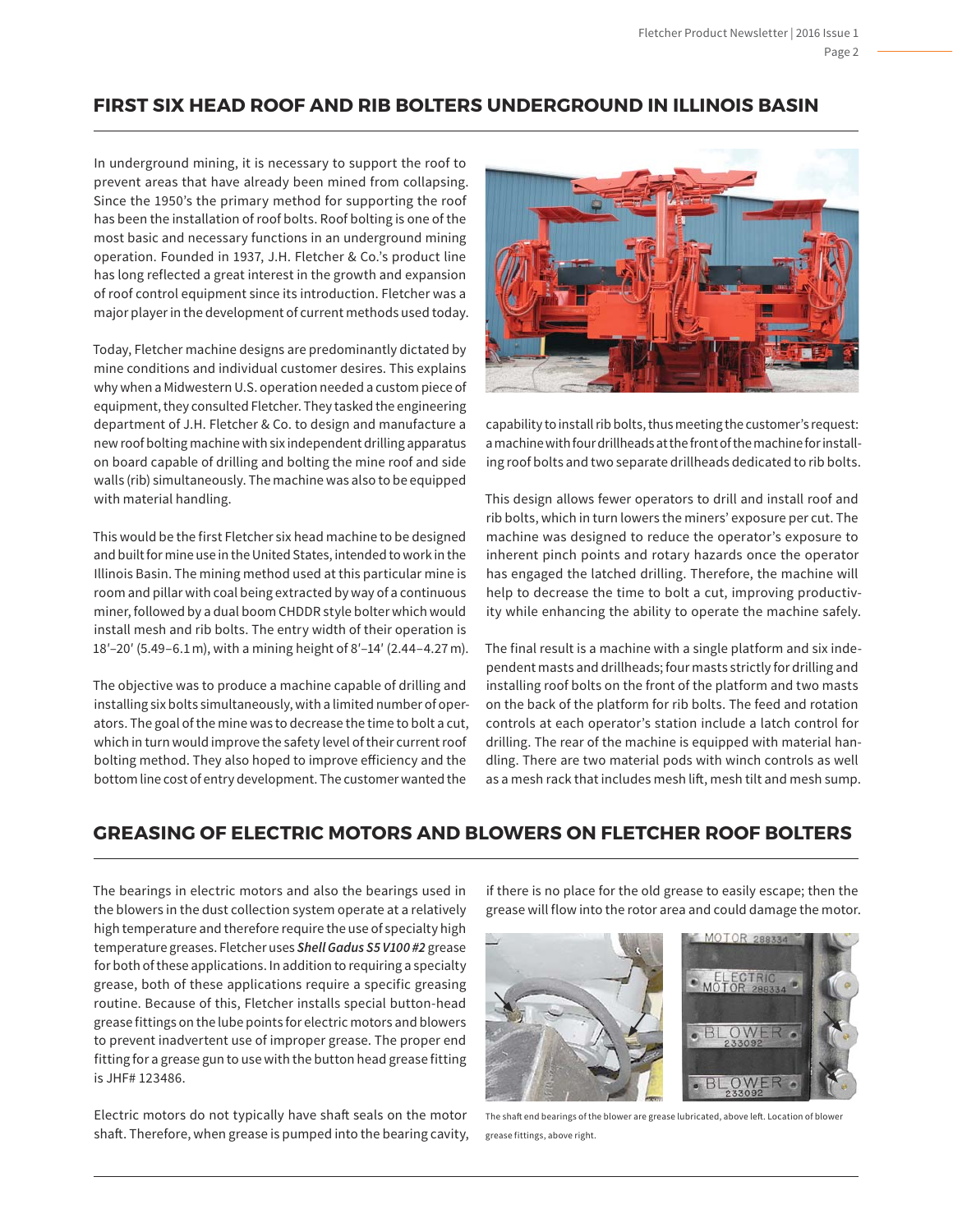For this reason, the electric motor is equipped with a second grease drain port located 180 degrees from the grease port. When greasing an electric motor, the plug should first be removed from the drain port to provide a low resistance bleed port for the old grease before pumping any new grease into the grease port. On Fletcher equipment, it is often difficult to access the grease drain port on the motors, so we install a grease relief in-line so that it is not necessary to remove and reinstall the drain plug.

*The bearings only require a few pumps of grease. Just pump grease into the bearing until grease begins to flow out of the bleed port. Never use an automatic grease gun on motor bearings.* The high rate of flow from an automatic gun can over pressurize the grease cavity and cause grease to enter the motor rotor area.

#### **BLOWER BEARING GREASING**

The bearing cavities on the 2504 DVJ Blowers used on the dust collection system are not equipped with a standard grease bleed port. Both bearings are equipped with synthetic shields on one side to help prevent dirt ingress from the outside; however, they will allow grease to flow out of the bearing from the inside. A thin, kidney shaped dust cover with a grease bleed port is held in place over the bearings with 2 rivets. Shaft seals are used to prevent grease from being pumped from the bearing cavities into the blower lobe chambers.

The driven shaft bearing has two grease ports which are common. Currently Fletcher leaves a standard zerk grease fitting in one port and connects the other port to a remote button head grease fitting. The non-driven shaft bearing has only one grease fitting, which also connects to a remote button head grease fitting. When grease is pumped into any of the grease fittings, excess grease pumped into the bearing chamber escapes via the



grease bleed port, the bore around the shaft, or by lifting the kidney-shaped thin metal dust shield covering the bearings, allowing the grease to escape around the dust shield. Although the dust shield does have one grease relief hole, the grease will typically lift the shield if it is pumped in quickly, before it can flow out of the hole.



Grease bleed hole in dust shield, above.

*When adding grease to a blower, you are only trying to replace any grease that might have been lost from the chamber during use. When adding grease to a blower, you should only need to add 2–3 pumps of grease. As soon as grease is seen escaping from around the edges of the dust shield, no more grease should be added. Never use an automatic grease gun on blower bearings.*

*PROPER TENSIONING OF BLOWER V-BELTS IS CRITICAL. TO PREVENT BROKEN SHAFTS, USE JHF# 43611 GAUGE TO APPLY 10–12 lb (3.7–4.3 kg) OF FORCE TO THE BLOWER DRIVE BELTS.*

# **MODEL 4250 SCALER — PROPER ADJUSTMENT OF THE TOOL ROLL BRAKE CYLINDER**

There are two holding systems in the tool roll circuit on the Model 4250 Scalers: a motion control valve and a brake cylinder. The motion control valve has two counterbalance valves that are pre-set by the valve manufacturer and should not be readjusted. The brake cylinder is a spring-set / hydraulic-release type of cylinder. This cylinder is used to operate the tool roll brake band. When the tool roll is actuated in either direction, pressure is applied to the brake cylinder (releasing the brake), allowing the tool to roll.

A mechanical adjustment of the brake cylinder involves setting the clearance between the brake band and drum while having the tool roll actuated. It is essential that the brake cylinder be properly adjusted (an adjustment procedure is located in the service manual). Clearance should be rechecked after every 250 hours of machine operation. If the adjustment is too tight, the brake band

will not fully open when the tool roll is actuated. This will result in excessive wear and reduced operating life of the brake band.